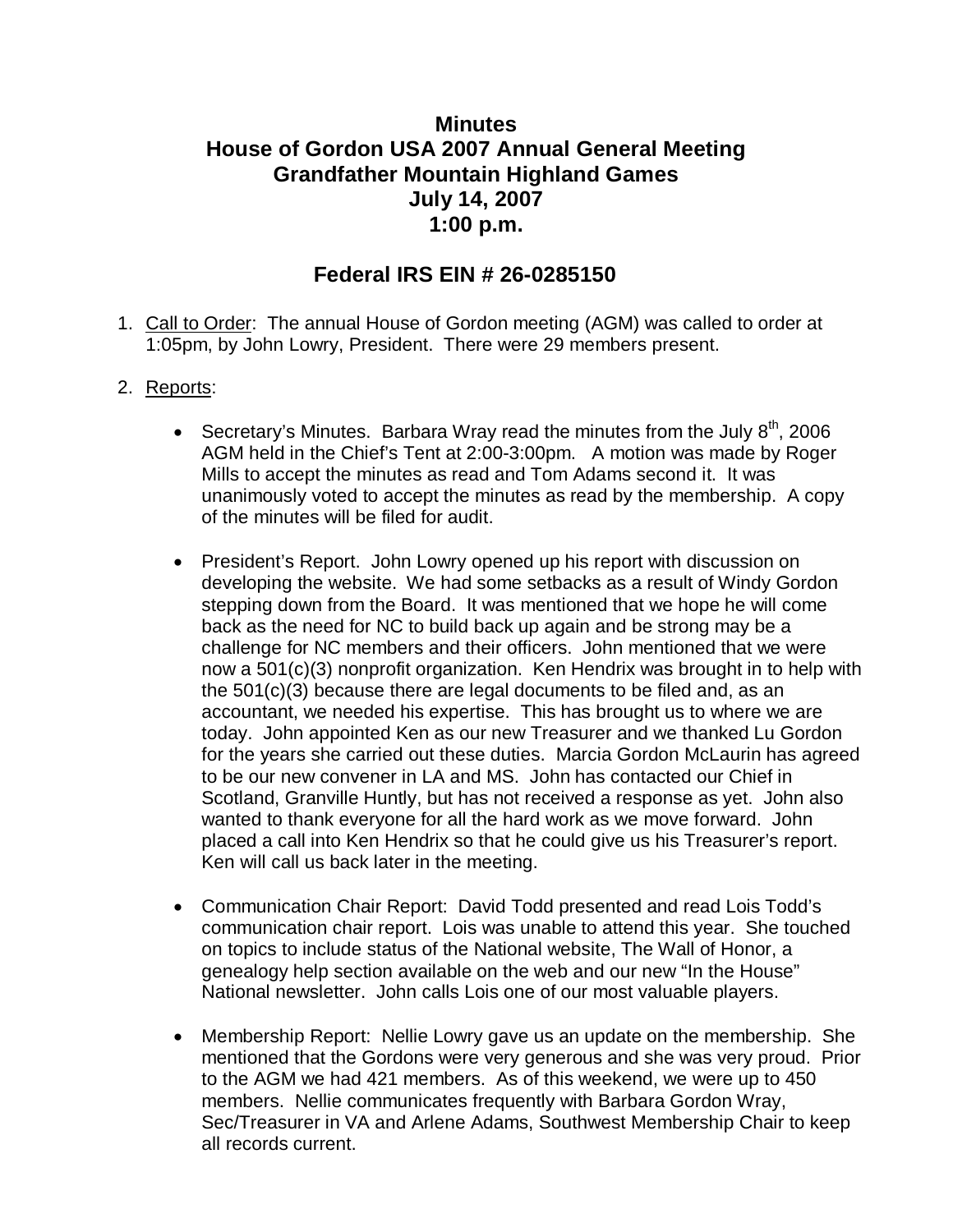- Convener Coordinator Report: Roger Mills presented his Convener Coordinator report and said we have taken three steps forward and two steps back. Garth Gordon has ½ of one state and ½ of another (Michigan & Indiana). The Southwest Territory covers five states. Roger is Convener for Illinois and temporarily for Iowa. Roger mentioned the need for regional commissioners to help promote and make sure that states have a presence at the Games. We need someone to represent North and South Dakota. Roger also introduced Marcia as the newly appointed Convener for LA and MS. He provided her with new vinyl banners to take back with her. We will order more. He mentioned that there were a few conveners who were holding down more than one state. Morris Gordon in the mid Atlantic, Tom Adams in the Southwest and Kenny Prather in the Texas area. Roger proposed that we make these our new Commissioners.
- 3. Old Business: Nothing to report on a Convener's Manual.
- 4. New Business: The By-Laws were presented and voted on for acceptance by the membership.
- 5. Treasurer's Report: Ken called back. He said its 120 degrees in Fresno, CA!! He reported that we were a 501(c)(3) organization effective 30 June 2007. He reported that we had an ending balance of \$17,967.79 and that we were a corporation starting on June 1<sup>st</sup>. Current balance is now \$19,065.32. We have a set of various funds that have been earmarked for charities and scholarships. Roger Mills made a motion to accept the Treasurer's report as presented and Tom Troop seconded it. More discussion followed and it was mentioned that honorary members do not have voting rights. Tom's motion to accept the report with clarification was seconded by Geof Baker. The new motion was proposed by Tom Troop and seconded by Tom Gardenhire. It was voted on and accepted by the membership. The membership decided to continue to support the Gordon Highlanders Museum and to add support for the Culloden Walk at the new Culloden Battlefield Visitor's Center.

\*\* Due to our time expiring in the Chief's Tent at 2:00, we temporarily adjourned our meeting until we could resume at our annual picnic that night…..

## 6. At the Picnic - Around 7:00pm

- To start where we left off with our AGM, John presented Evelyn Gordon with a glass plaque as a "thank you" for many years of dedication and a lifetime of service. We will continue to have the Charles O. Gordon Memorial Scholarship fund. Discussion will continue via emails on the details of the application process for this award.
- Next we talked about the DNA project. Discussion was to set aside monies to the DNA project. Tom Adams made a motion to determine the dollar amount to be designated. David Todd seconded it.
- It was also discussed to make the Gordon Highland Museum our ongoing charity.